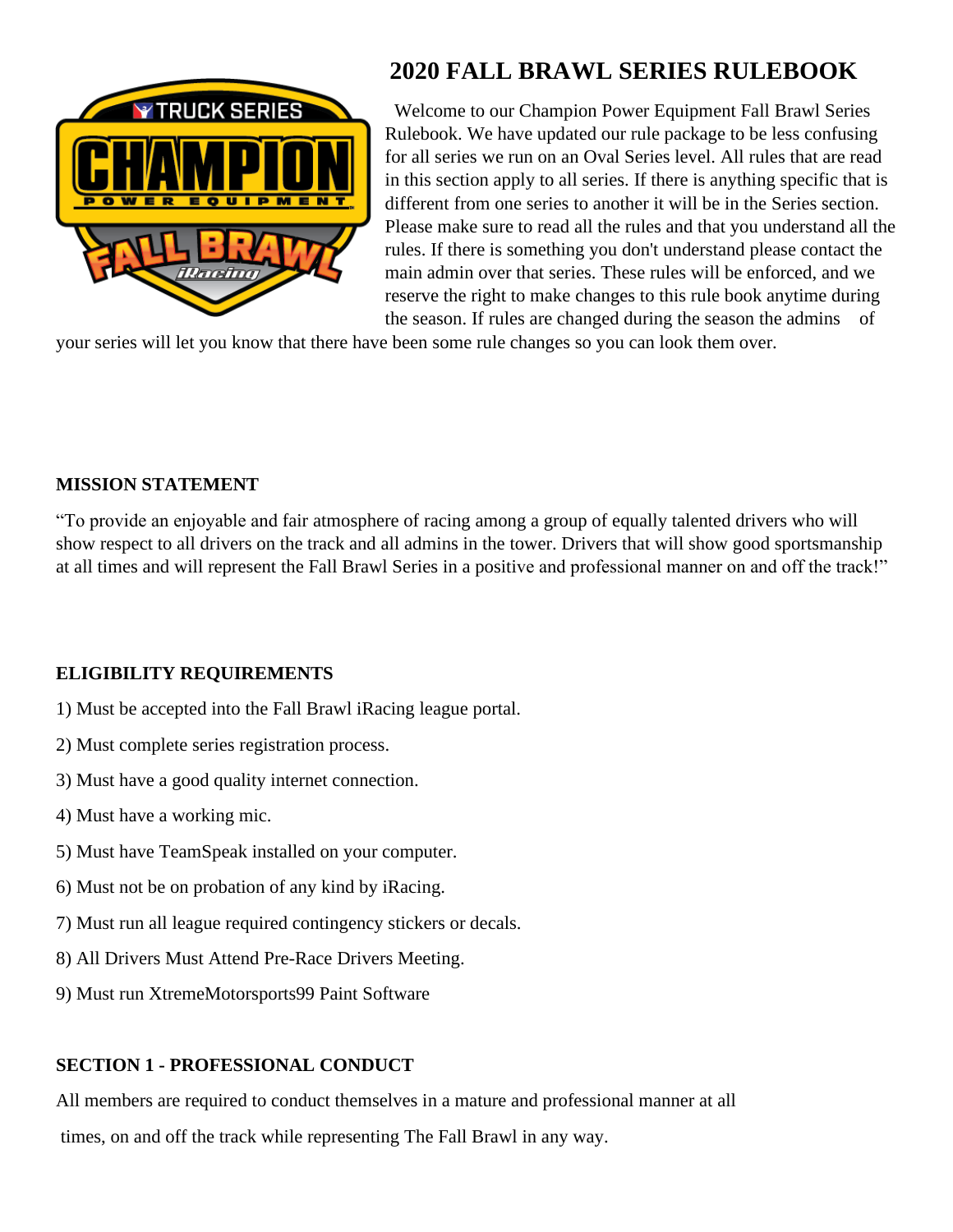Keep your language clean and respectful at all times. All members are required to respect all calls by the admins.Show good sportsmanship at all times.

SUB-1A- Calling out drivers during the race will not be tolerated. This includes both voice and text chat in iRacing or Teamspeak. This action is subject to a penalty.

SUB-1B- If you have a problem with a driver, please wait until after the event to talk to the driver about the incident. We strongly advise that if you are still upset after the race is completed, it may not be a good time to talk to that particular driver. We do encourage instead get with an Admin so you will be heard. The Admin may have good advice to share.

SUB-1C- At no time during any race shall a driver argue or debate ANY calls that the race admins have made. In addition, to this no driver will need to announce during the race that they will want to speak to the admins in the hauler after the race. Admins are always in the hauler after our post race drivers meeting. If you have any questions concerning a call made against YOU, the hauler is the place to ask.

SUB-1D- Negativity- Will not be tolerated within TeamSpeak or iRacing communication channels (forums, any and all iRacing races, or practice sessions, social media, etc.) If you have any issues, discuss it with an Admin or the owner of the league for a resolution.

SUB-1E- Admins- During the course of a racing event Admins are responsible for keeping everything in check. You are required to respect all calls made regardless of being right or wrong at the time. Disrespect towards any Admin will be dealt with according to the severity of the

incident in question--- up to, and including, a penalty as severe as being expelled from the league for the season or permanent ban.

SUB-1F- Intentionally wrecking someone will result in being parked for the rest of the race, 50 point penalty, and being suspended. Suspensions will be for 1 race (In all series you race in) for 1st offense, 2nd offense will result with being suspended for the remainder of the season.(In all series you race in) A 3rd offence will result in driver being removed from league.

# **SECTION 2-QUALIFYING**

SUB-2A- We like to see all drivers in the race post a competitive qualifying time .All drivers will start from their qualifying position. NO EOL will be given by the admins.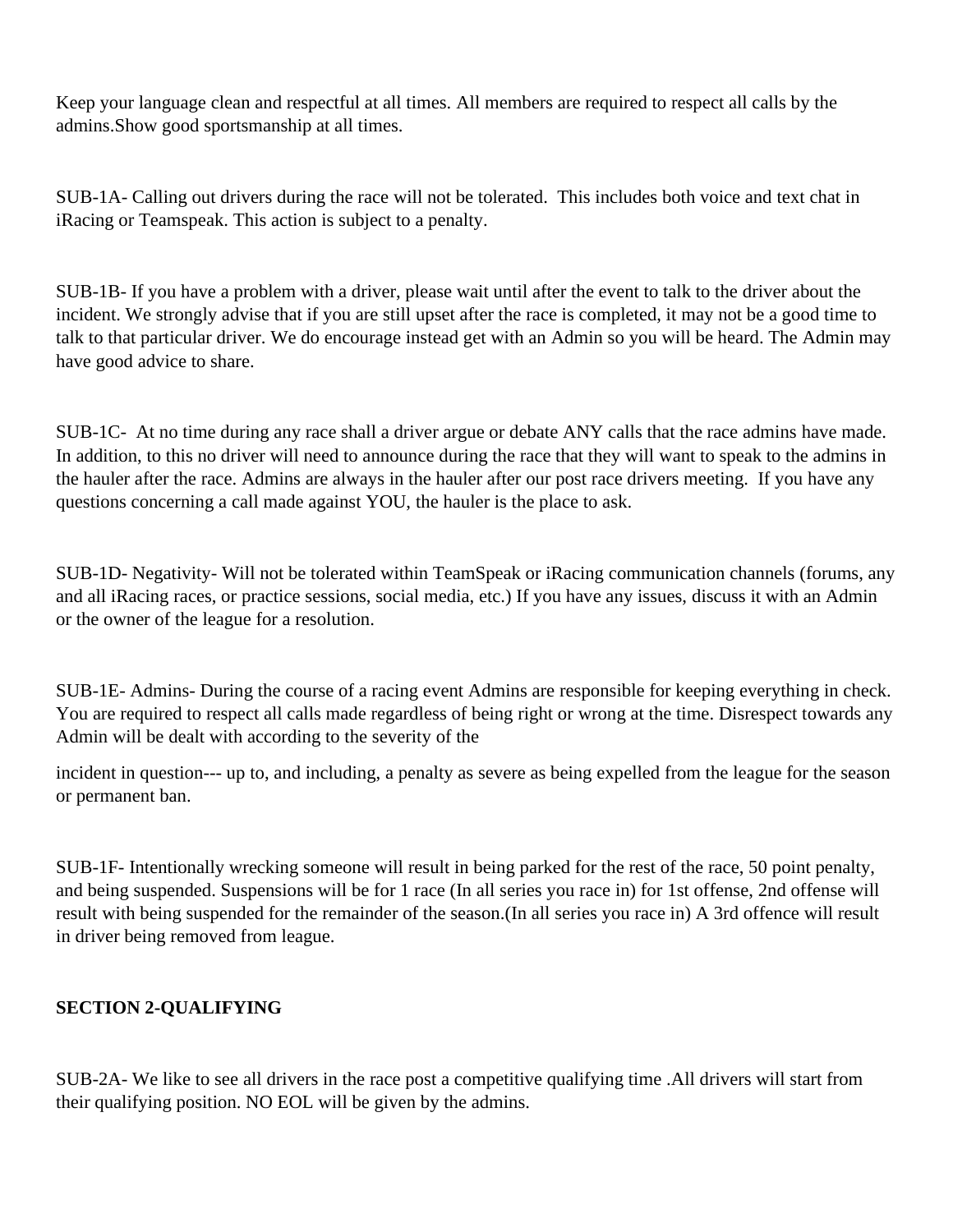SUB-2B- EOL's will not be issued during gridding unless an admin needs to issue one.

## **SECTION 3 – RACING RULES**

SUB-3A- The race leader controls the start and restart but must wait until all 4 tires of the Pace Car have left the racing surface and are on the apron. Admins will be in charge of making sure the race leader did not start early. At no time will any driver request the admins in the tower to review a start or restart.

SUB-3B- The race leader has lane choice on all restarts, but must announce their choice over iRacing voice chat with 1 lap to green.

SUB-3C- Wave around will be issued by iRacing thru the lucky dog system only. If you fall out of connection or lose connection during the race we will NOT give laps back due to faulty internet or computer.

SUB-3D- Causing a wreck under caution is an EOL if it was avoidable. If you have had issues on other races and have caused other wrecks under caution, understand that the admin may send you down pit road for a "black flag drive thru."

SUB-3E- No shouting "Checking up!" falsely. If the admins see this, you may get a black flag drive through to be served under green.

SUB-3F- You must stay to the right during pit entry and exit within reason. You are not allowed to drive through more than 5 total pit stalls.(Example= 2 in, your pit stall(1) and 2 out) If you use more then 5 total pit stalls and the admins catch it, you will receive a black flag driver thru penalty. If it happens during a caution you will receive an EOL..

SUB-3G- When a caution comes out, everyone must catch up to the pace car immediately, failure to do so will result in an EOL. If your car is damaged or smoking and can't catch the field quickly, you will receive an EOL.

SUB-3H- You must have a working mic and you must be in TeamSpeak during the race. If your mic is not working for any reason after 3 warnings, you will be removed from the series.

SUB-3I- Connection issues may arise, and we understand this. However, it's the driver's responsibility to ensure a stable connection during the race. If you are considered to be warping, you will be asked to yield safely to the other drivers. Depending on the severity of your connection, you can be instructed to park your vehicle until the admin sees your connection level out. Failure to comply will cost you 25 points and you will be parked for the night.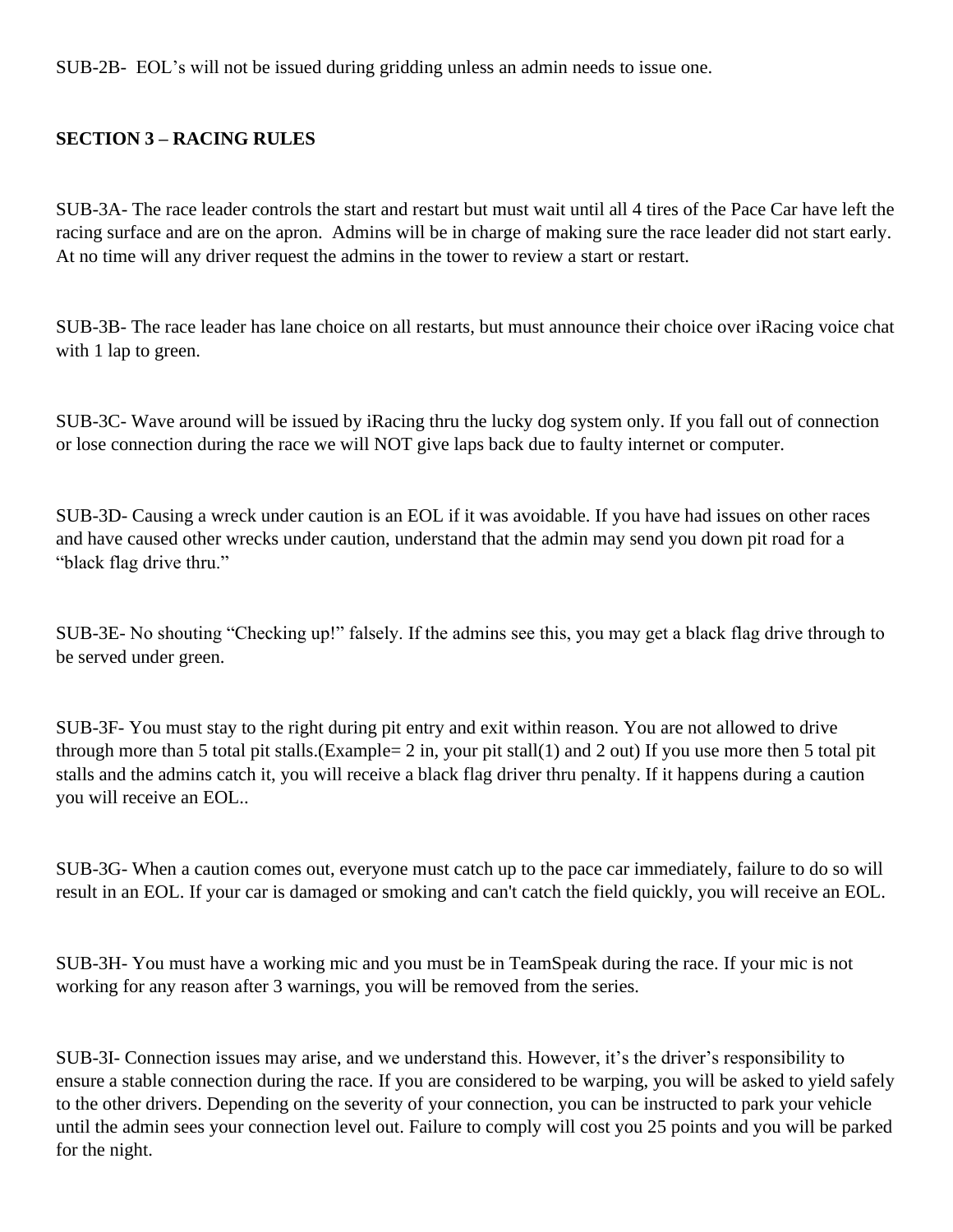SUB-3J -There will be no "disconnecting / Falling out" of the server and reconnecting once qualifying has started. If this happens here is the tier system.

1st Time - Warning will be giving

2nd Time - 15 Point Penalty

3rd Time - 15 Point Penalty and Parked

4th Time - Disqualified for the season and parked for the season.

SUB-3K- No Lane Changing before the Start/Finish Line. 3 wide racing will now be allowed. If you as the driver making it "3 WIDE" causes an accident you will serve a 1-minute penalty and it will be issued once we go back to green flag racing.

SUB-3L- When exiting pit road, you MUST enter on the backstretch. If a track does not have a clear entrance location after turn 2, one will be determined during practice before qualifying. If you enter before the designated area you may get a drive through penalty.

SUB-3M- No Brake checking or checking up on starts and restarts will result in a black flag drive through penalty to serve under green flag racing.

SUB-3N- In the event a driver causes contact within the last 5 laps of the race (reckless driving) with another driver(s) to gain position and alters the race results, that driver will be given EOL results. G|W|C will be handled by this rule as well.

SUB-3O- Pushing - There is no pushing allowed at any time during the race to assist a car to pit road, down pit road, or to the finish line.

SUB-3P-Pit Speed Minimum - Drivers must maintain at least 5 MPH under pit road speed. (Ex: If pit road speed is set for 55 MPH, you must maintain at least 50 MPH in the pits). (-12-Points)

SUB-3Q- After completing the race all cars, except Winner of Race, shall park their cars in their pit stalls to complete the race. (Without further Incidents)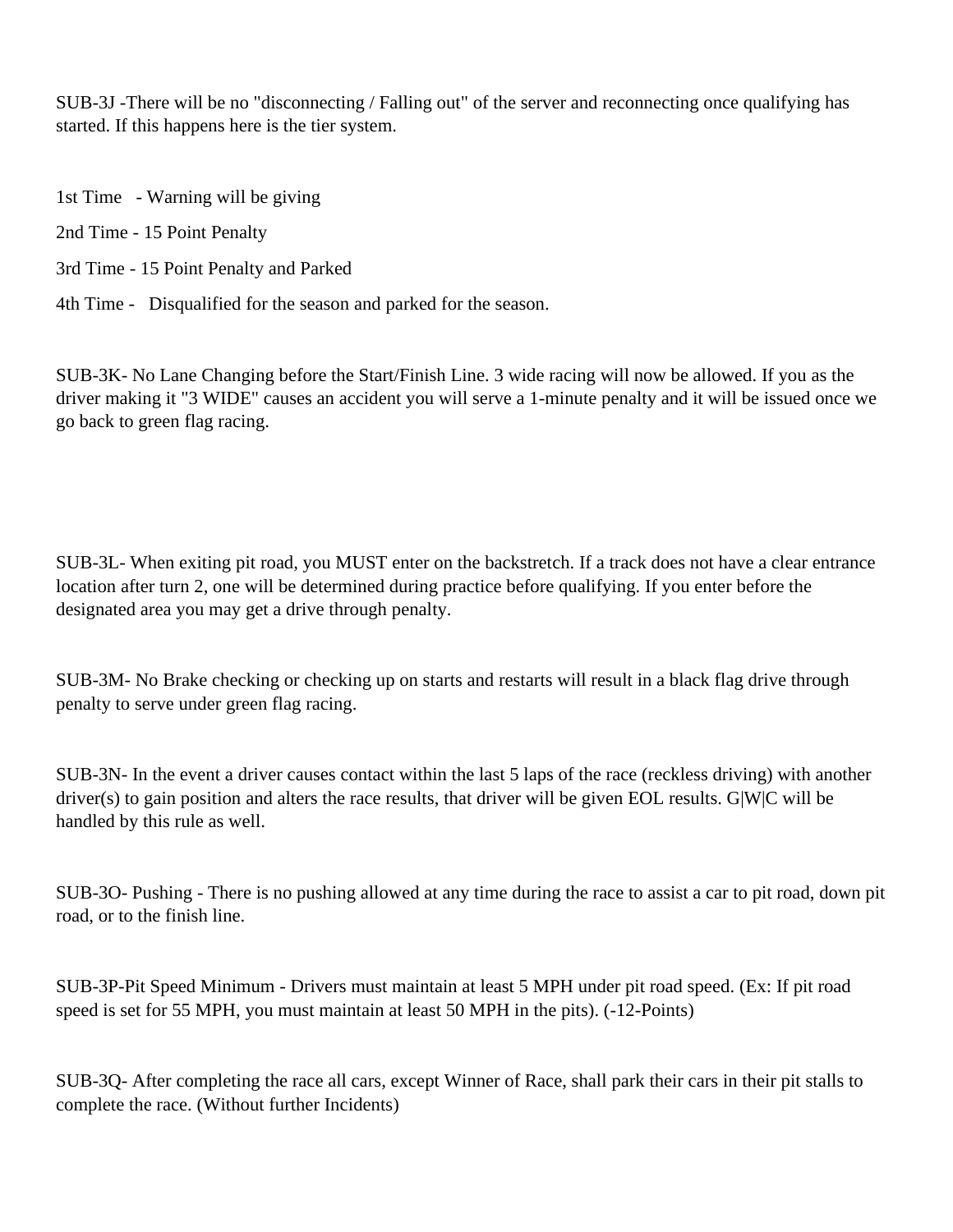SUB-3R- Reckless driving that results in an incident that doesn't bring out a caution, you WILL be giving a "Black Flag" to be served under "Green Flag" conditions and a 3-Point Penalty. In the event that 5 laps or less refer to the penalty for SUB-3N.

SUB-3S- Incidents - Any and all incidents between one or more drive(s) resulting in a caution during the course of the event will result in a 3 tiered penalty system being applied against the driver or drivers that are deemed at fault by the race admins.

- First offense will result in an EOL and 3-Point Penalty

- Second offense will result in a Black Flag to be served at the end of pit road (10-Point Penalty)

- Third offense will result in being parked for the night and 15- Point Penalty and to include the following:

Probation next Race - Can't cause any cautions / first caution you will be parked due

to being on probation and receive 15-point penalty.

SUB-3T- If 2 drivers are fighting for the same real estate (1 driver coming down, 1 driver coming up) this incident will be deemed as a "Race Incident" there forth neither driver will be penalized for close/hard racing.

Results of each caution will be announced by the race admins. Offenses will be broadcasted publicly via iRacing voice chat. All offenses issued are at the discretion of the Admin.

SUB-3U- If you are deemed a HAZARD you will be asked to park your car in the pits. Failure to comply will result in a 25-point penalty and removed from the server.

## **SECTION 4 – FLAGS**

SUB-4A- You should understand what each flag means.

SUB-4B- Yellow flags will be handled by IRacing. Admins WILL NOT throw a caution. In the event iRacing has an issue (bug), admins may have to throw a caution to iron out the issue. Admins may decide to extend a caution at their discretion.

SUB-4C- Black flags will be given out by IRacing and by admins. Failure to abide by the black flag will result in removal from the server, plus 25-point penalty for failure to comply with the admins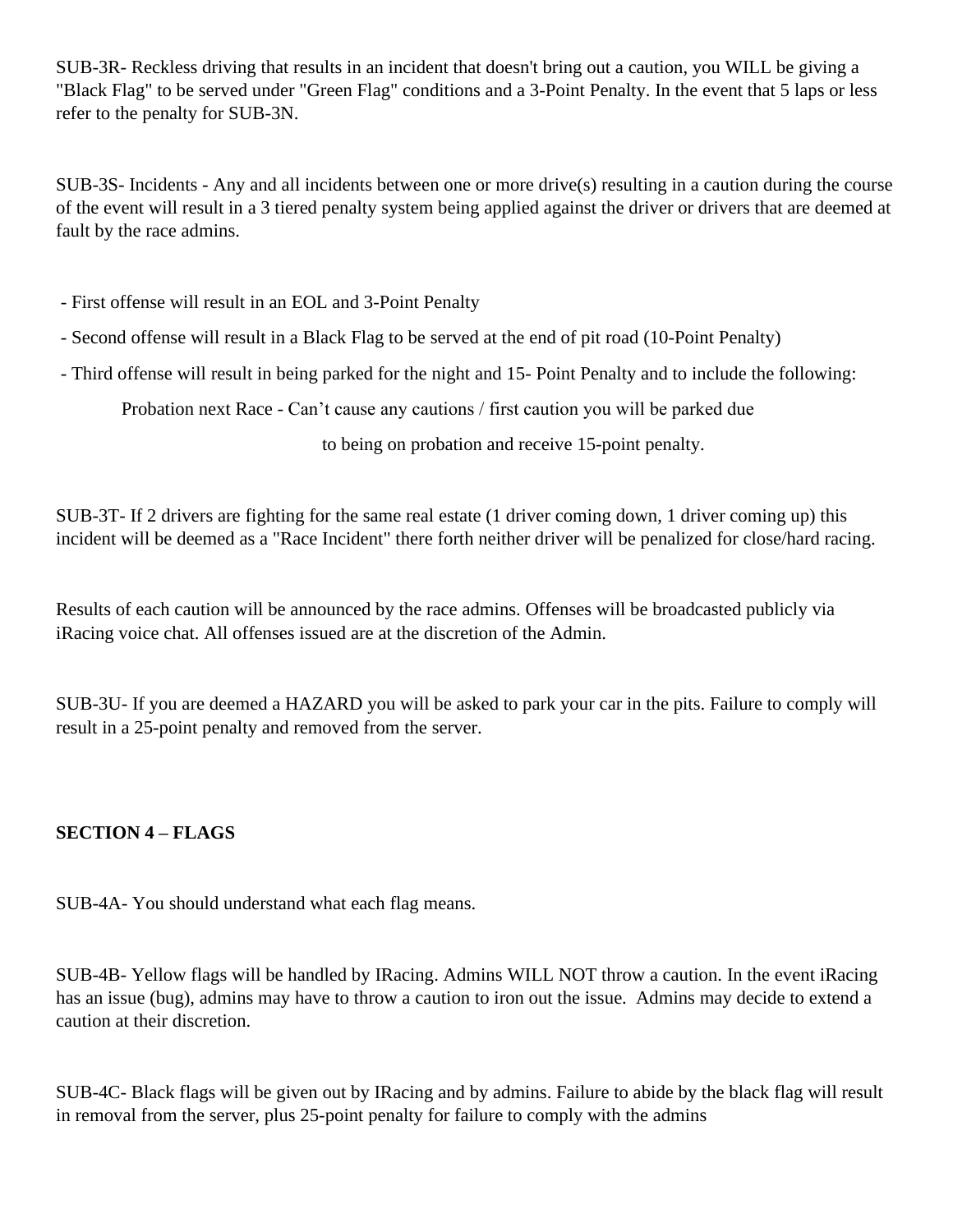SUB-4D- "Meat Ball Flag" WILL NOT be cleared, by the admins.

SUB-4E- Admins WILL NOT clear any Flags that iRacing issues unless a driver is involved in a wreck and his/her car is shot down pit road due to the wreck.

# **SECTION 5 – PENALTIES**

|                                                                              | the race $+1$ race Susp (All Series), |
|------------------------------------------------------------------------------|---------------------------------------|
|                                                                              | 2nd offense susp for the remainder of |
|                                                                              | the season(All series)                |
|                                                                              | 3rd offense removed from the league   |
| Failure to comply with the admin 25 points                                   |                                       |
| Retaliation toward a driverSame Penalty as "Intentional Wrecking"            |                                       |
|                                                                              |                                       |
|                                                                              | will be removed from the series       |
|                                                                              |                                       |
| Texting another driver during the race10 points (Depending on severity other |                                       |
|                                                                              | penalties may be applied)             |
| Trashing a Driver during interviews25 points (Depending on severity other    |                                       |
|                                                                              | penalties may be applied)             |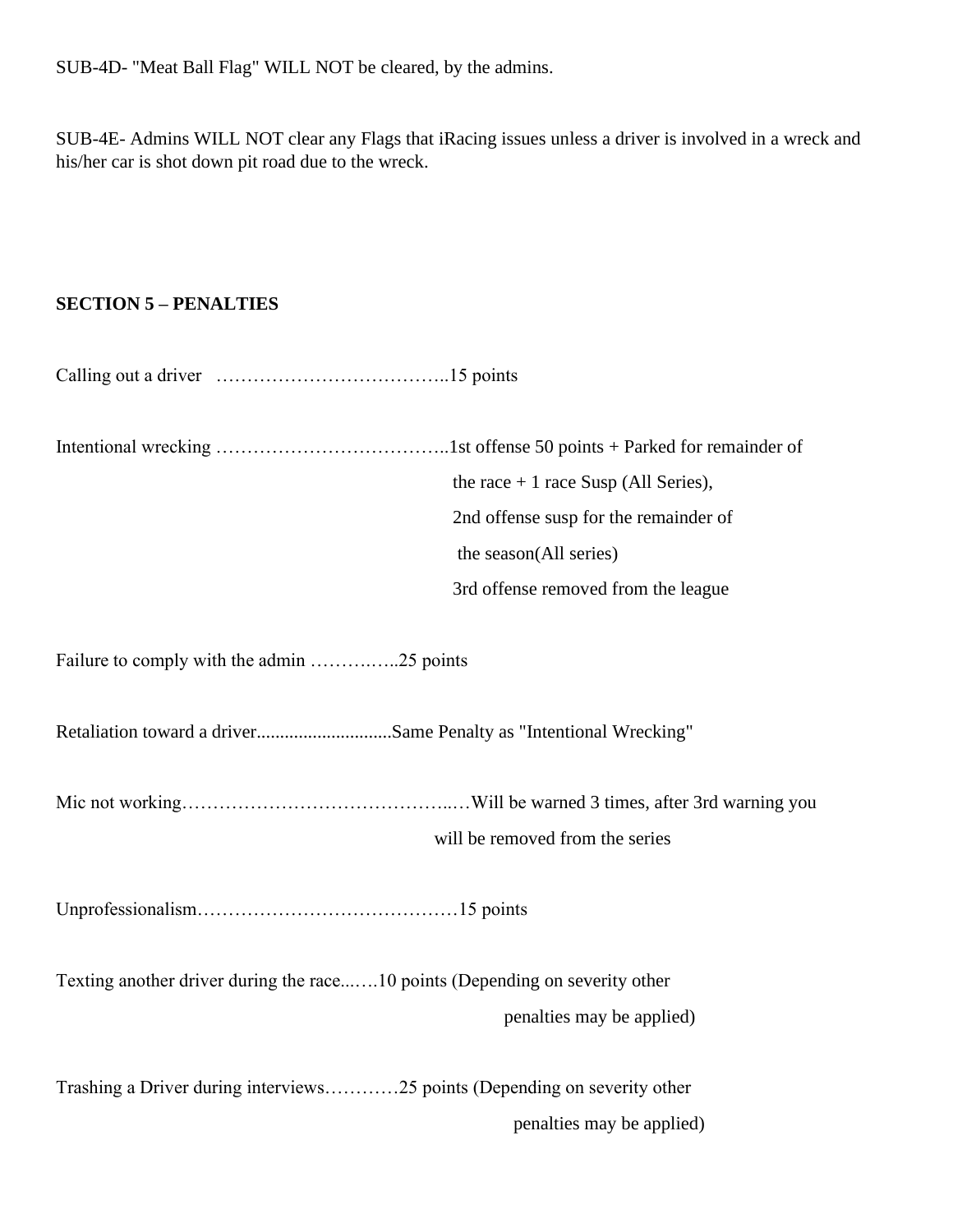Trashing League During Interview

or social media……………………………………….....15 points (Immediate removal from

the league)

Probation………………………....……………………..…10 points

Complaint to iRacing.........................................All points deducted and parked for the season

could be Removed from the league / Admin Decision

If a driver disconnects from the race after a penalty is issued to the driver, the penalty will be carried over to the next points race unless the driver's car is damaged and unable to continue.

\*\* Understand these are some Penalties we have seen in the past. Just because it isn't listed here don't think you can't get penalized for something that's not listed here.

TIE BREAKER - In the event of 2 drivers having the same amount of points at the end of the season, the admins of that series will then go over the stats of those 2 drivers. The winner will be determined by the best stats. Wins, Top 5's, Top 10's will be looked at first. Other stats will be broken down and analyzed from that point on.

After the race you may protest or appeal decisions and present your case, however, you can "Appeal" the decision of the admin with selected "Appeal Judges" BY FOLLOWING THE PROCEDURE UNDER SECTION 14 | SUB-14A OF THE RULE BOOK. Understand that if you are still found at fault you will receive an additional 25-point deduction.

# **SECTION 6 – LIVE BROADCASTED RACES**

SUB-6A- Watch the radio traffic. No calling out a driver or using foul language. (Penalties will be applied)

SUB-6B- Your number displayed on your vehicle shall be easily seen. IF THE ADMIN CAN'T READ IT, YOU WILL NEED TO CHANGE IT.

SUB-6C- No trashing other drivers or league during in car interviews or in iRacing interviews, Keep it Professional. (Penalties will be applied)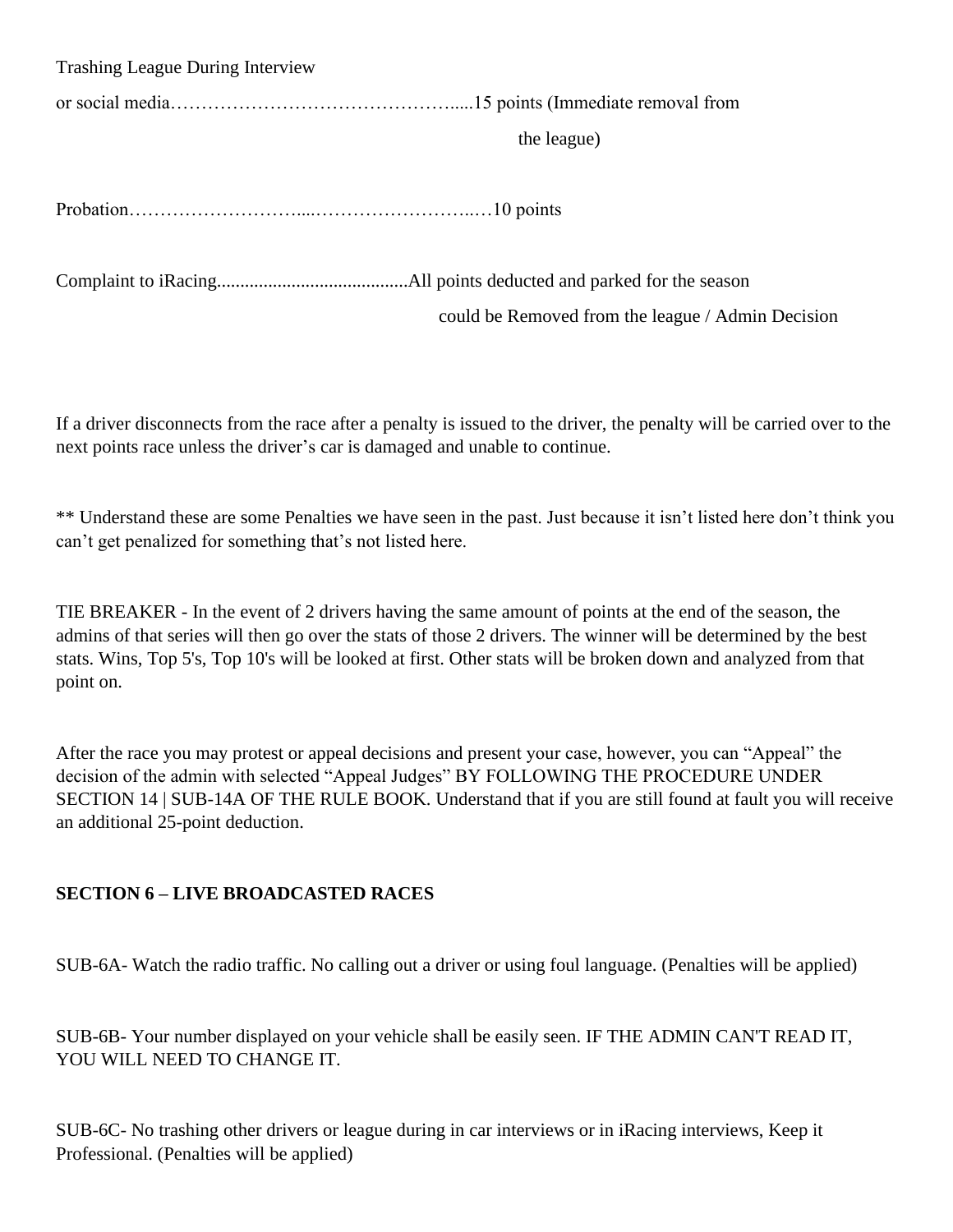## **SECTION 7 - SERIES ADMINS**

SUB-7A- During all Fall Brawl functions an Administrator shall conduct himself in a professional manner.

SUB-7B- An administrator should project a positive image while representing and promoting The Fall Brawl.

SUB-7C- E-mail correspondence should be answered in a timely manner. This is ideally within 24 hours.

SUB-7D- Race events shall be started at the posted times on the Fall Brawl website. www.bsmpartners.com/fallbrawl

SUB-7E- Administrators should arrive in TeamSpeak 10 to 15 minutes prior to start time.

SUB-7F- Email notifications reminders shall be sent 24 hours prior to each race event, it shall include Series Name, Track, Start Time and Number of Laps.

SUB-7G- When dealing with issues towards drivers, you should never publicly single them out in a discourteous manner.

SUB-7H- Depending on the severity of the issue, either ask the drivers(s) to report to the Team Speak Hauler after the conclusion of the event or move the driver to a private TS channel to discuss the issue.

SUB-7I- It is "NOT" the Admin's responsibility to instruct or tell a fellow driver how to drive their vehicle. You are to encourage, give productive suggestions, or offer alternatives when dealing with issues.

SUB-7J- Admins are to monitor the races from the booth and are not allowed to race in the series

#### **SECTION 8 - BLOCKING**

SUB-8A- You are allowed to block but only in the last 10 laps of the race.

Understand that if you decide to block and cause an accident, you could be deemed at fault for the accident. Thusly, you can be given an EOL. If you are the driver being blocked it's NOT okay to wreck the driver on